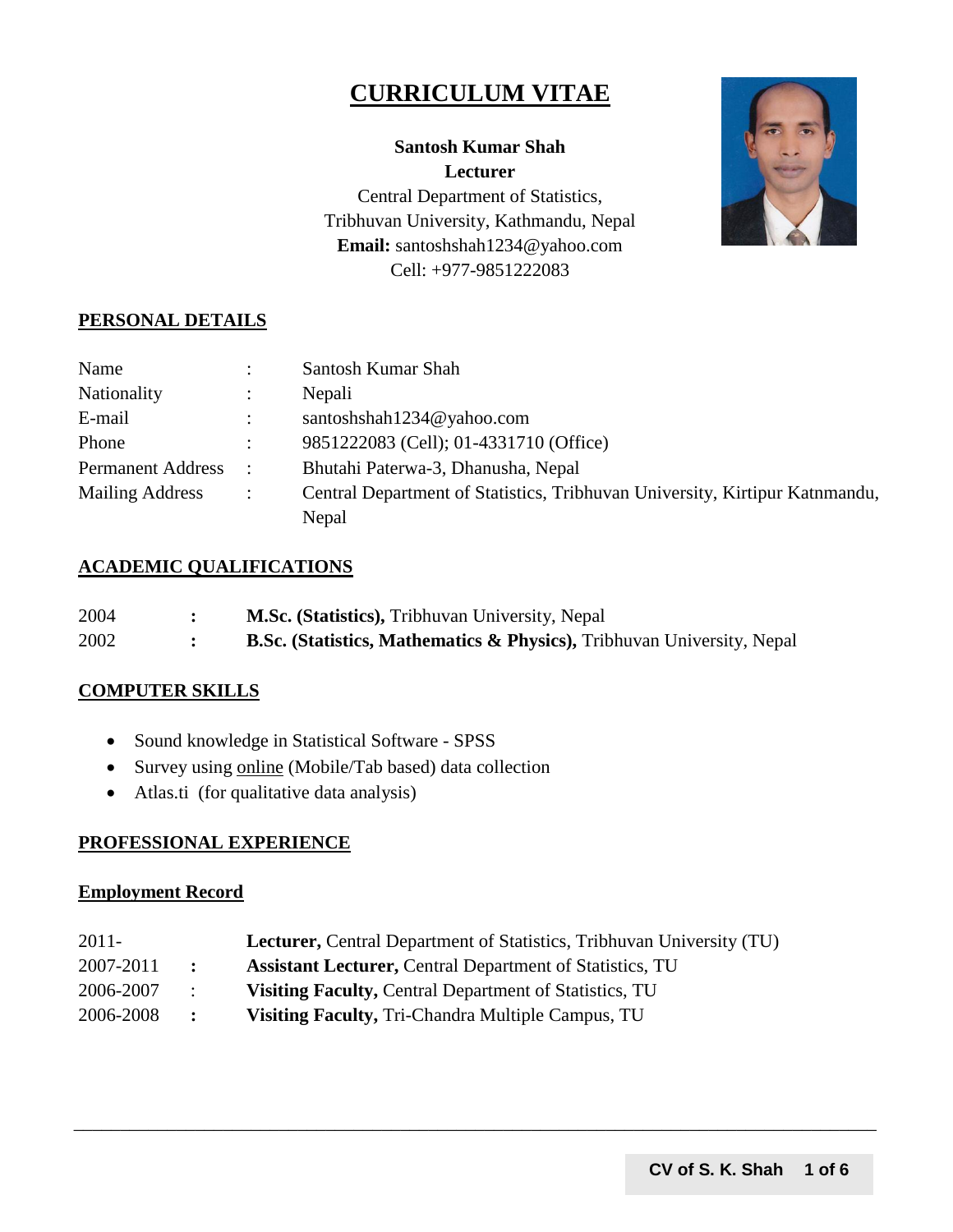#### **Consulting Services**

- Dec 2016-Jan 2017 **Consultant Statistician**, Baseline Survey of *Nik Siksha Dia* Project, Promoting Quality Education for Girls and Marginalized Children of Dhanusha, Terai Nepal funded by Aasaman Nepal Dhanusha
- November 2016 **Team Leader,** Resource Mapping of the Project VDCs of "Strengthening Local Governance for Inclusive Quality Education Project" implemented in 5 districts funded by Aasaman Nepal, Dhanusha
- 2010 2016 **Consultant Statistician**, Rato Bangla Foundation, Patan Dhoka, Lalitpur, Kathmandu on different projects and researches.
- Nov-Dec 2016 **Team Member**, Endline Survey of VISTAR II DIPECHO VIII Project Assessing the Knowledge, Attitudes and Practices (KAP) on Disaster Risk Reduction and Preparedness of the Project Beneficiaries against Project Objectives and Indicators
- Sep-Nov 2016 **Statistician,** Baseline and citizen perception survey 2016- Strengthening voice and accountable governance (s-vag)in the Mithila belt funded by Nepal Madhesh Foundation for Spectrum consult.
- September 2016 **Team Member**, Final Evaluation of Emergency WASH Support to Vulnerable Earthquake Affected Communities (ADA Project) in Nepal funded by CARE Nepal.
- July-August, 2016 **Team Member cum Statistician,** Baseline Survey of CCA project (Gender mainstreaming and Gender based violence) in Sindhupalchowk District funded by CARE Nepal.
- August 2016 **Consultant Statistician,** Relationship of Happiness and Age with Achievement: A case study of Rato Bangla School funded by Rato Bangala Foundation.
- April June, 2016 **Team member,** Baseline Survey of Disaster Emergency Committee Project and Ministry of Foreign Affairs Luxemburg Project in Gorkha and Dhading districts funded by CARE Nepal.
- April -May, 2016 **Consultant Statistician,** Stronger Communities and Safer Habitat: Promoting Self-Recovery Project in Gorkha and Sindhupalchowk Districts funded by CARE Nepal.
- Feb-March, 2016 **Team member and Evaluation Expert**, Evaluation of Windows of Opportunity Project funded by WWF Nepal/USAID for Innovative Research and Development Center.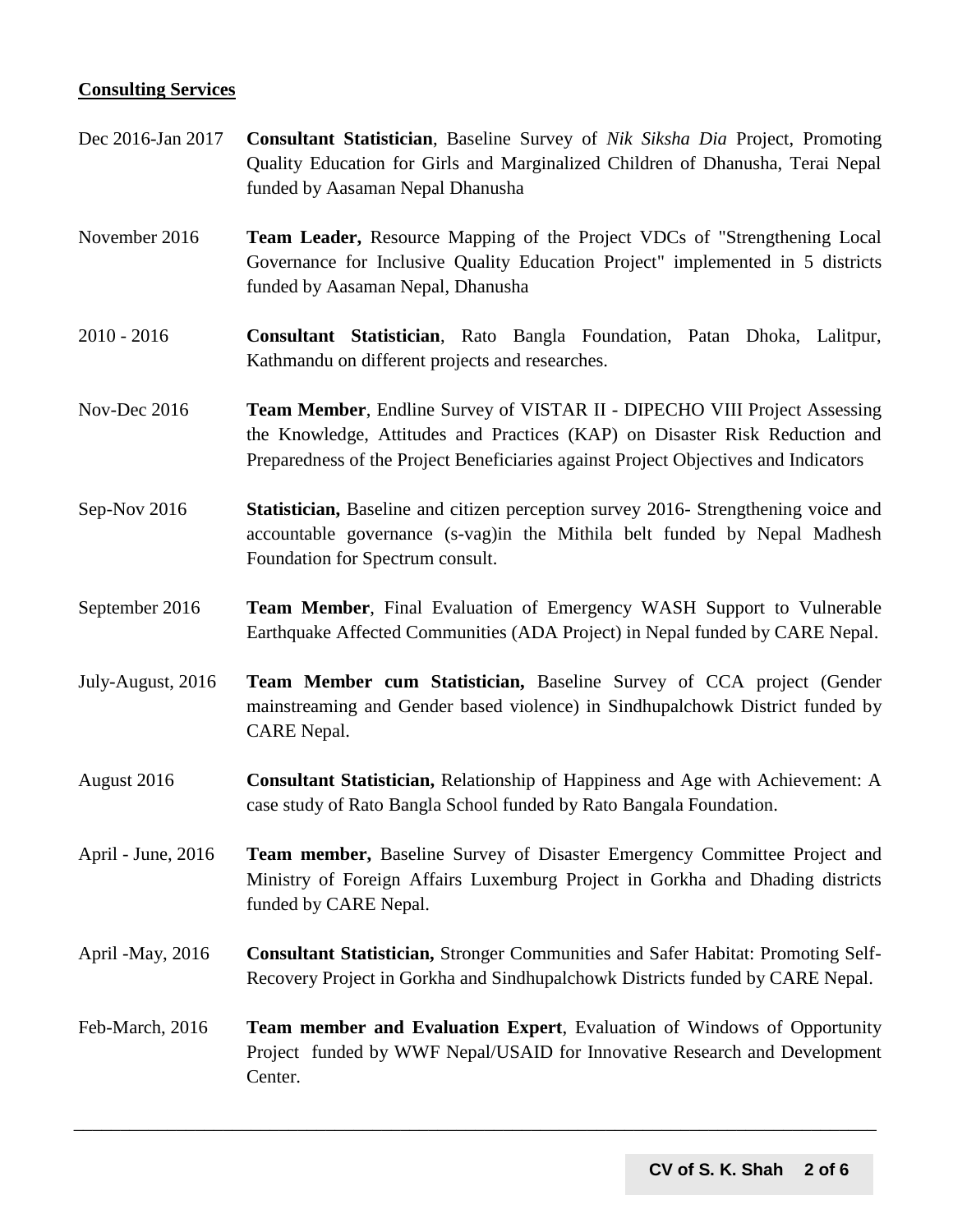- Jan to March 2016 **Team Member,** Final Evaluation of Kamlahari Practice Abolition Project, COLARP/Plan International Nepal, Kathmandu
- Oct-Nov**, 2015 Team Member,** Baseline Survey of Emergency Support and Linking Rehabilitation Recovery & Development Programme conducted in six districts funded by Lutheran World Federation Nepal for Innovative Research and Development Center.
- Sep-Oct, 2015 **Statistician and Assessment Coordinator,** Multi Sector Recovery Need Assessment of CARE operational areas in three districts funded by CARE Nepal for Innovative Research and Development Center.
- Jan-Feb, 2015 **Statistician Cum Team Member**, Assessment of Nepal Development Programme implemented in Six districts funded by Lutheran World Federation (LWF) for Innovative Research and Development Center.
- January, 2014 **Statistician**, Rato Bangla Foundation on the research topics "Use of Time in the Classrooms of Selected Government Schools in Nepal"
- December, 2014 **Statistician,** Endline Survey of Community Mental Health Promotion Programme implemented in Dang district funded by Center for Victim of Torture Nepal
- Nov-Dec, 2014 **Statistician**, Baseline Survey of Nepal Flood Resillience Project (NFRP) in Kailali and Bardia districts funded by Practical Action for Innovative Research and Development Center.
- July-Aug, 2014 **Team Leader**, Baseline and progress of Empowering Public schools for Child Friendly Learning Project in Dolkha districts funded by German Nepalese Help Association for Rato Bangla Foundation.
- Aug-Nov, 2014 **Statistician**, Baseline Survey of "Women Leadership Programme" implemented in two districts-Surkhet and Makwanpur funded by OXFAM Nepal for Innovative Research and Development Center.
- May-July, 2014 **Statistician**, Baseline Survey of Women Leadership Programme implemented in two districts-Surkhet and Dailekh funded by OXFAM Nepal for Innovative Research and Development Center.

# Dec 2013 -Jan 2014 **Statistician**, Baseline Survey of "Sambad: Dialogue for Peace" Project implemented in two district districts: Nawalparasi and Rupandehi funded by CARE Nepal.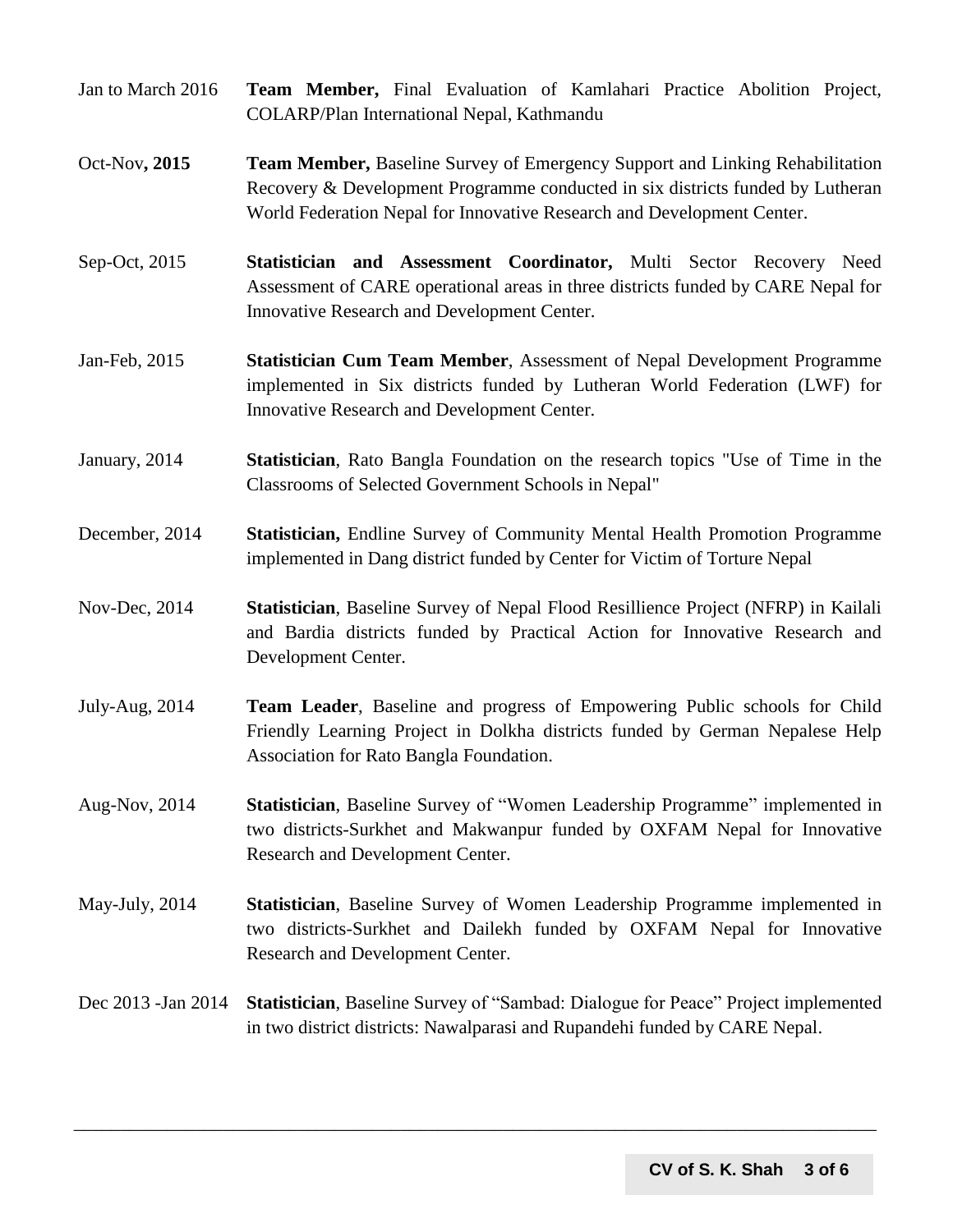| Oct-Dec 2013      | Team member, Mid Term Evaluation of Community Led Climate Change<br>Adaptation Project (CCA Project) funded by Committee for the Promotion of Public<br>Awareness And Development Studies (COPPADES), Lamjung for Nepal Evaluation<br>Society.                                            |
|-------------------|-------------------------------------------------------------------------------------------------------------------------------------------------------------------------------------------------------------------------------------------------------------------------------------------|
| Jan-Feb 2013      | Statistician, Endline Survey of CHULI Program implemented in three districts:<br>Dhanusha, Mahottari and Sarlahi funded by CARE Nepal for Innovative Research &<br>Development Center.                                                                                                    |
| Dec 2012          | <b>Lead Consultant</b> , Impact Study of SAEENO Project funded by Legal Aid &<br>Research Center for Innovative Research & Development Center.                                                                                                                                            |
| Nov 2012-Jan 2013 | Team Member, Survey Report of Solid Waste Management in Sankhu City, Nepal<br>funded by Japanese Evaluation Society for Nepal Evaluation Society                                                                                                                                          |
| Oct 2012          | Trainer, CARE Nepal-CHULLI Programme, Janakpur Cluster on "Data Analysis<br>and Management Training" for five days.                                                                                                                                                                       |
| Aug 2012          | Trainer, Innovative Research & Development Center on Data Analysis and<br>Management Training for three days                                                                                                                                                                              |
| $2008 - 2011$     | Consultant Statistician, Center of Victim of Torture Nepal, Maharajganj,<br>Kathmandu on the research topics " Effectiveness Study of Community Mental<br>Health Promotion Program and Counseling" & " Conflict and mental health: a cross-<br>sectional epidemiological study in Nepal". |
| Dec 2010-Jan 2011 | Consultant Statistician, Sahid Ganga Lal Hospital, Kathmandu on the research<br>topic "Effectiveness study of the Tele-medicine in improving the quality of diabetes<br>care of the rural Nepal".                                                                                         |
| Aug-Dec, 2010     | <b>Consultant Statistician</b> , WOREC in the research topic "Access to Justice to the<br>Persons Affected from Sexual Violence (rape)"                                                                                                                                                   |
| July-Sept, 2010   | Statistician, Baseline Survey of Saksham Program implemented in three districts:<br>Makwanpur, Chitwan and Kapilbastu funded by CARE Nepal.                                                                                                                                               |
| Jan-May, 2010     | Statistician, Baseline Survey of CHULI Program implemented in three districts:<br>Dhanusha, Mahottari, Sarlahi funded by CARE Nepal.                                                                                                                                                      |
| Oct-Dec 2009      | <b>Research Associate, Baseline Assessment on Strengthening Mediation Capacity for</b><br>Rebuilding Peace and Harmonious Community" funded by JICA for Institute of<br>Governance and Development.                                                                                       |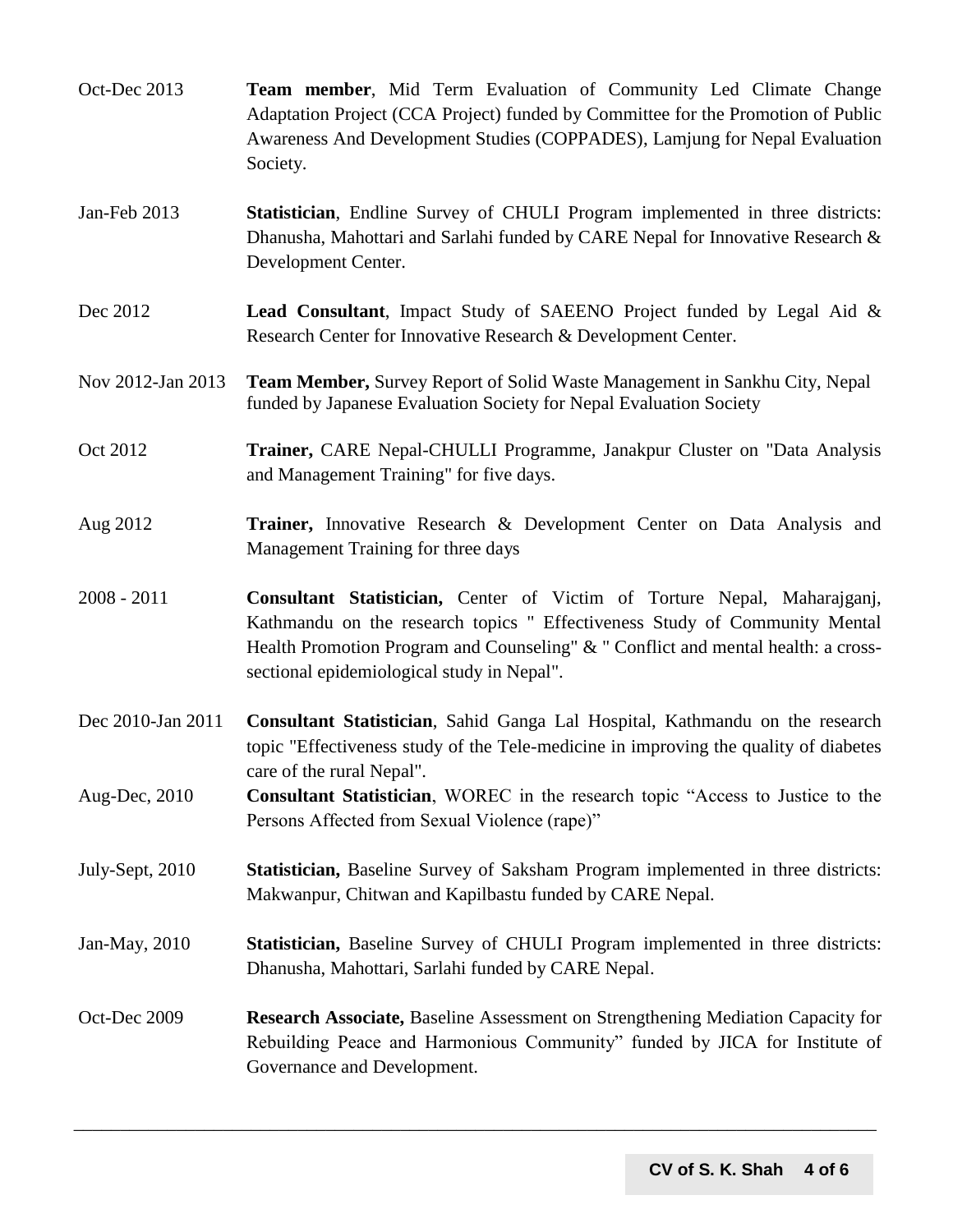| June-Oct 2009     | <b>Statistician,</b> Baseline Survey of $JIWAN - 2$ Program in Six VDCs of Dhanusha<br>district funded by CARE Nepal.                                                                                                                                       |
|-------------------|-------------------------------------------------------------------------------------------------------------------------------------------------------------------------------------------------------------------------------------------------------------|
|                   | June 2007-Aug 2008 Research Associate on the research topic "Social Exclusion in Primary Education:<br>A Study on School Dropout in Terai and Hill Districts of Nepal" under Social<br>Inclusion Research Fund (SIRF) Fellowship Programme provided by SNV. |
| Oct 2007-Jan 2008 | Data Manager, Centre for Victim of Torture Nepal' (CVICT) on international<br>research paper "Conflict and mental health: a cross-sectional epidemiological study                                                                                           |

#### **Other Research Activities**

• Supervising Master Thesis, Research and Project Work

in Nepal"

#### **PUBLICATIONS**

#### **International Journals**

 A Village Possessed by "Witches": A Mixed-Methods Case-Control Study of Possession and Common Mental Disorders in Rural Nepal**, Culture, Medicine and Psychiatry,** December 2014, Volume 38, [Issue](http://link.springer.com/journal/11013/38/4/page/1) 4, pp 642–668.

#### **National Journals**

 Statistical Modeling on Blindness and Visual Impairment Data, **[Journal of Institute of Science](http://www.nepjol.info/index.php/JIST)  [and Technology](http://www.nepjol.info/index.php/JIST)**, [Volume 19, No 1 \(2014\).](http://www.nepjol.info/index.php/JIST/issue/view/935)

#### **Published Reports**

- Unveiling Justice: Rape Survivors Speak Out; A Research Report on **Access to Justice for Rape Survivors in Nepal**; 2007-2010 by WOREC Nepal and Isis-WICCE.
- **Local Governance and Access to Basic Services**; December 2016 by Nepal Madhesh Foundation.

#### **Unpublished Reports**

- A Study of Use of Time in the Classrooms of Selected Government Schools in Nepal by Rato Bangla Foundation.
- Social Exclusion in Primary Education: A Study on School Dropout in Terai and Hill Districts of Nepal; Social Inclusion Research Fund (SIRF) Fellowship Programme of SNV